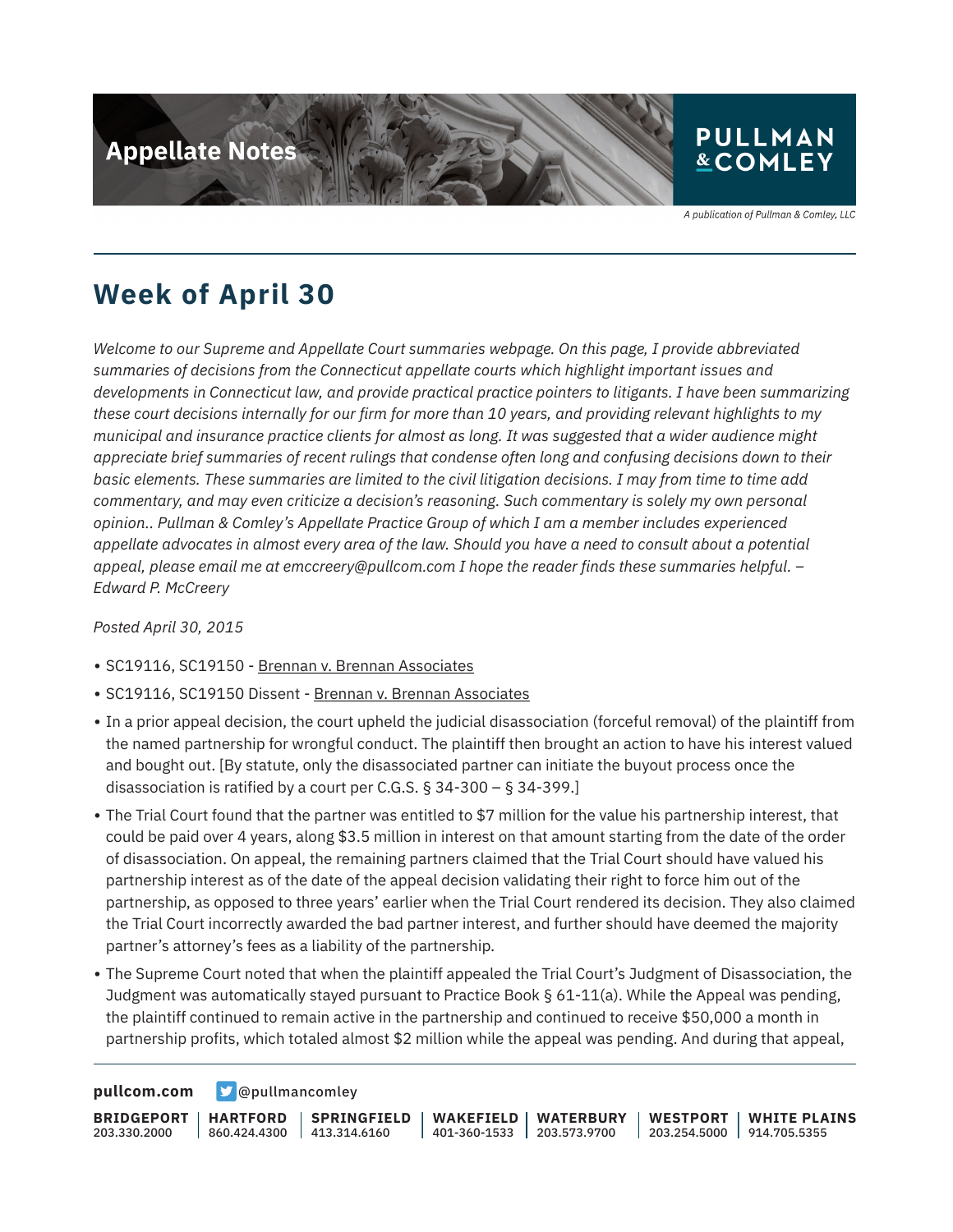## **PULLMAN &COMLEY**

#### Week of April 30

the value of the partnership had declined significantly.

- CGS§ 34-362 does not define the term "Date of Disassociation," but the decision concludes that it is clear that the date of disassociation for the purpose of valuing a partnership interest is the date the partner is actually expelled from the partnership, not the date of a judgment of disassociation being rendered by a trial court. It is the actual expulsion that counts, because that is when the partner can no longer lawfully participate in management of the partnership. Such an expulsion could not have occurred here while the automatic stay was in place by virtue of the partner's appeal of the order of disassociation. That appeal allowed the partner to continue participating in and benefiting from the partnership. That automatic stay denied the remaining partners the fruit of their victory until it was lifted.
- Further, it is good public policy that a while partner still participates in the partnership they should share the risk during the time period of their participation that the partnership will lose value. To hold otherwise would allow a partner to act in a manner that may not be in the best interests of the partnership. The interests of all partners should be aligned. Otherwise, a disgruntled outgoing partner could sabotage the business without diminution of their own interests.
- Turning to the interest award, the decision noted that § 34-362 has two alternative procedures for valuing and buying out a partner's interest. The departing partner can either receive a lump sum immediate buyout, or a distribution over time with interest. If, however, the disassociation was found to be "wrongful," then the partner is not entitled to the payout early, and is only entitled to a payout in a manner that would have been provided under the partnership agreement, absent a showing by the departing partner that an earlier payout would not cause undue hardship. Here, the Trial Court properly found under § 34-362(h) that ordering a quick payout over four years would not harm the partnership even though the disassociation was wrongful.
- But the court wrestled with whether interest accrues on the payout to a wrongfully disassociated partner. The Uniform Partnership Act was carefully drafted to protect non-breaching partners from an unexpected loss of their investment. Therefore rightfully disassociating partners are entitled to interest from the date of disassociation to the date of payment in full of their claim. But a wrongfully disassociated partner (i.e. one being kicked out because of their bad conduct) is not entitled to compensation for the use of their partnership interest because it was their own conduct that is causing the partnership to buy them out. Thus, in such a case, interest should only be due to the partner if the payments ordered by the court are not made in a timely manner. Accordingly in this case, the disassociated partner was not entitled to interest on his buyout amount unless one of the quarterly payments provided for in the judgment was not paid on time.
- The Trial Court had previously concluded that the remaining partners were not entitled to recover their attorneys' fees as a matter of law under C.G.S. § 34-356(c) or C.G.S. § 34-362(c). The Trial Court never addressed however a second argument that an indemnity provision in the partnership agreement allowed the remaining partners to recover the legal fees for all the litigation. That issue was the only basis asserted in the appeal as to why the attorneys' fees should have been considered a partnership liability, and therefore, the argument could not be reviewed as the Trial Court never ruled upon it.